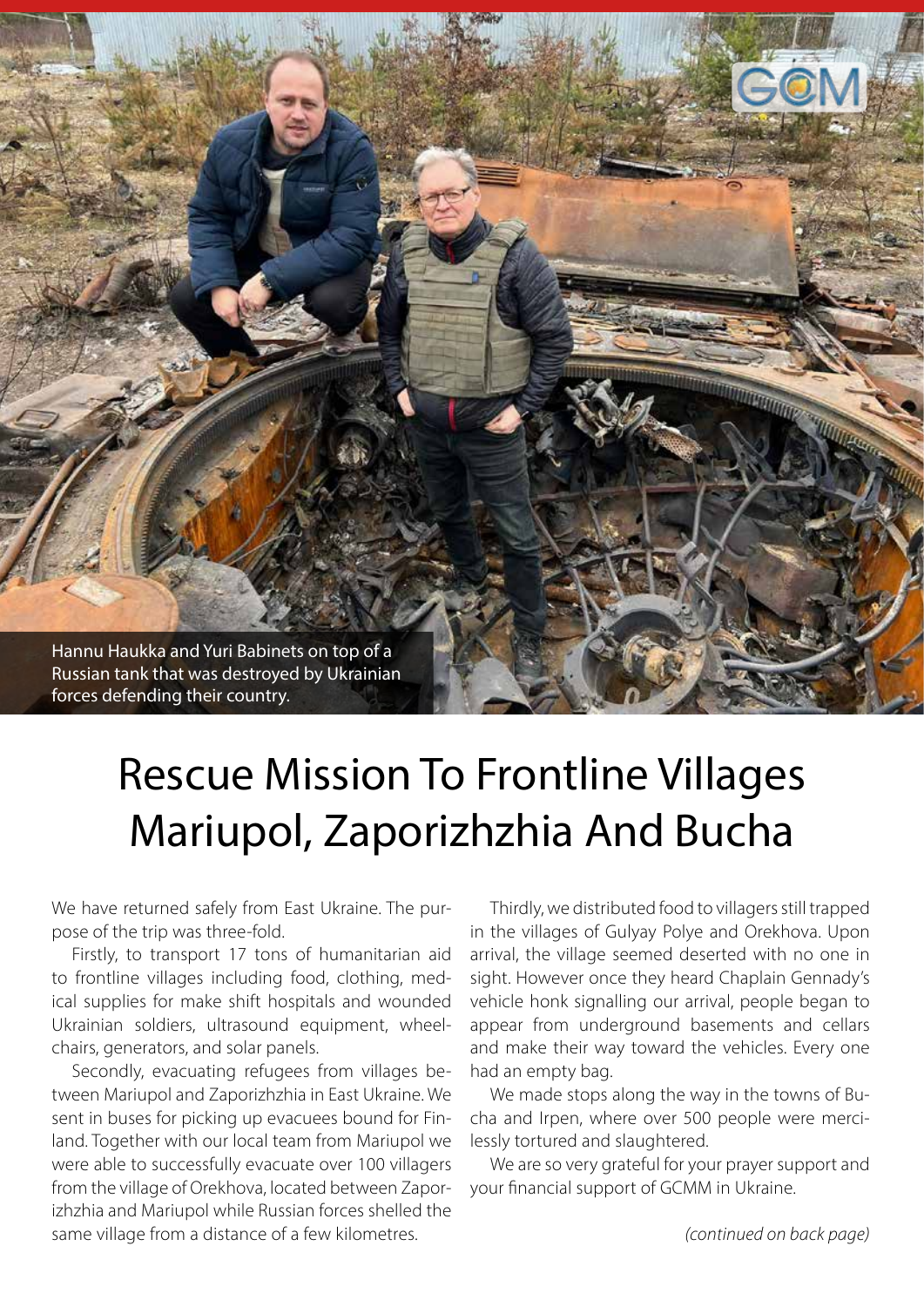Distributing food in the village of Gulyay Polye. People suddenly appeared seemingly from out of nowhere from basements and cellars, upon hearing the honk from one of our vehicles.



This little boy received a "treat" in the village of Gulyay Polye. The Russian forces were shelling the village as well. Evacuation was not possible from this village. We were however able to distribute a week's worth of food to about 50 families.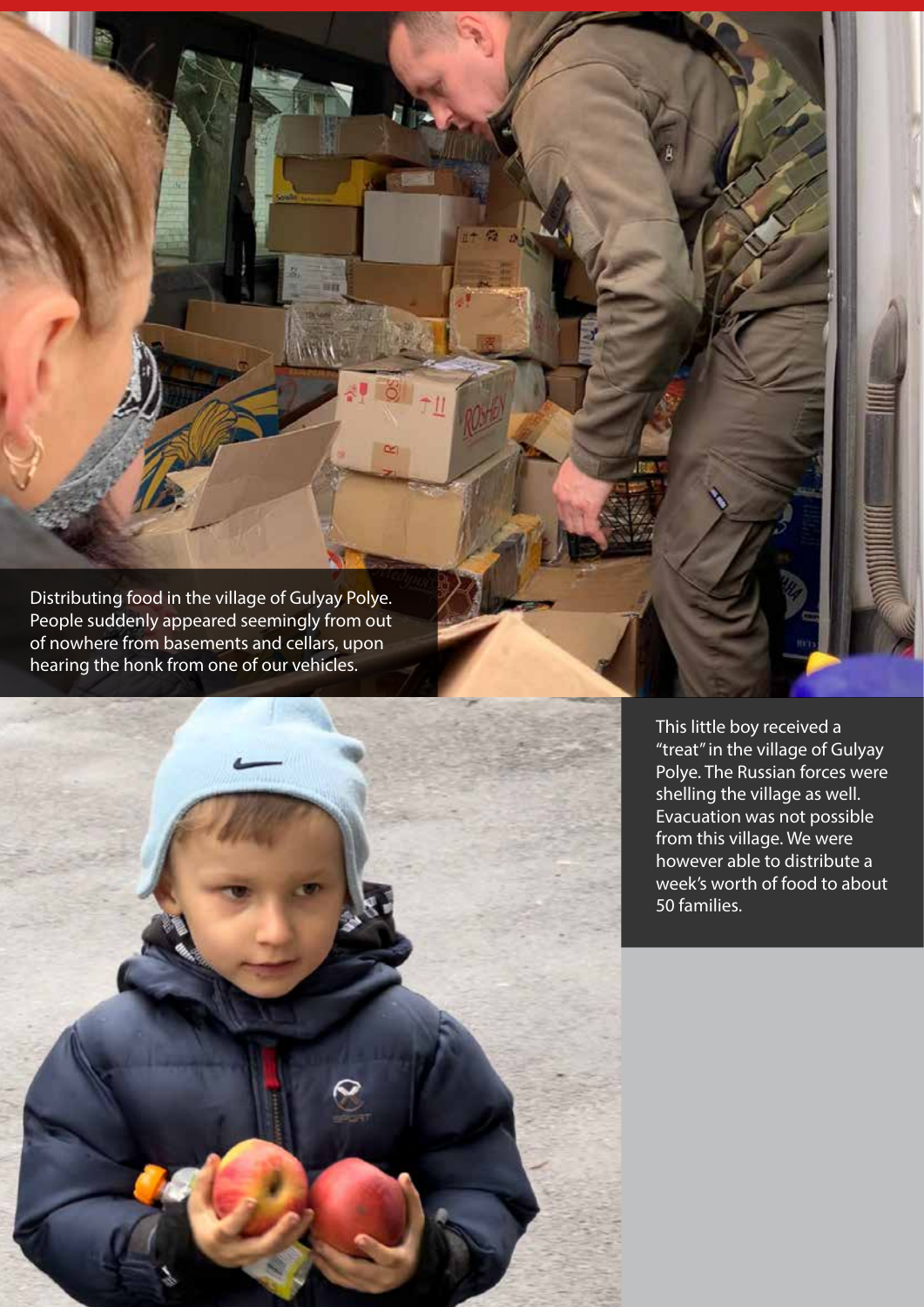In the village of Bucha, we saw dozens of destroyed Russian tanks. The atrocities committed by Russian soldiers will go down in history as a reminder to the world, of the incomprehensible brutality of the attacks against the citizens of Ukraine.

One of the purposes of the trip was to deliver 17 tons of humanitarian aid, received as a gift, to villages on the frontlines. Successful evacuations for over 100 people from the village of Orekhova took place amidst intense shelling by Russian forces. We were able to distribute food to villages caught in the shelling as Russia sought to take more territory.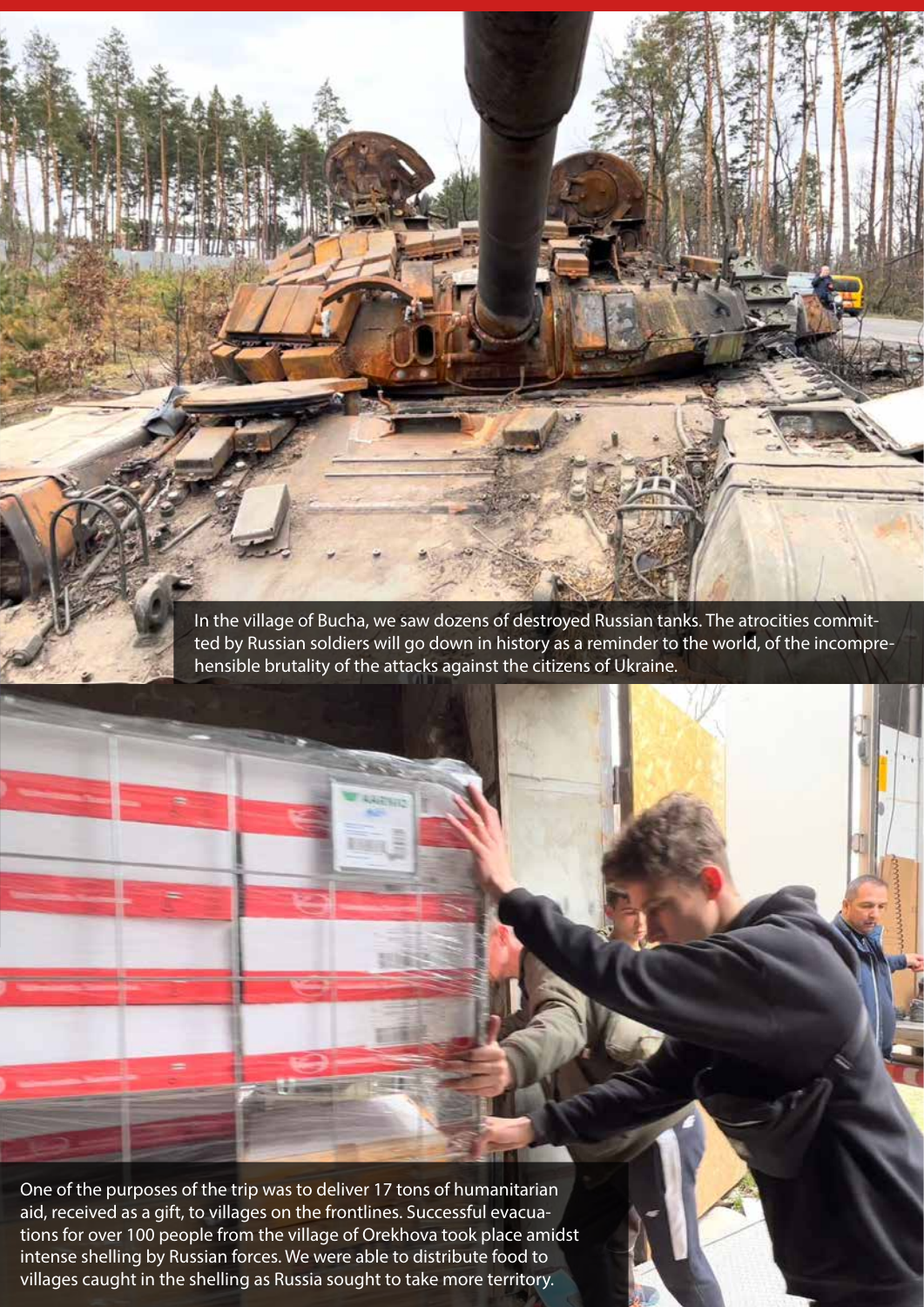We had military escorts accompanying us as we travelled to Bucha and Irpen. According to the military, there still are some Russian soldiers roaming the forests in the area north of Kyiv. Security was a priority.

Amidst unceasing artillery fire by Russian forces over and around the village of Orekhova, the evacuation of 100 villagers is in motion. Orekhova is about 35 km from the mega city of Zaporizhzhia toward the Mariupol area.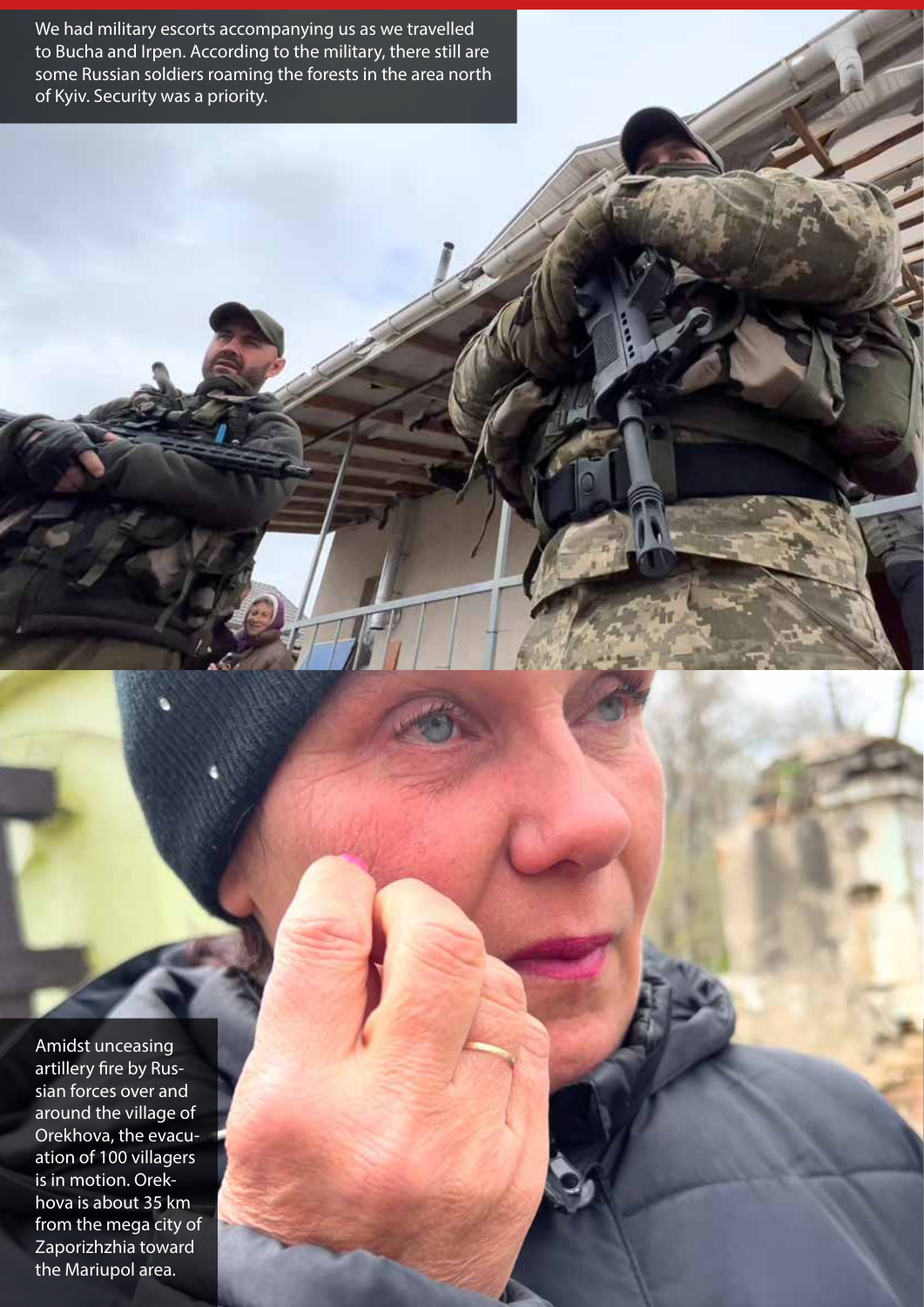This photo was provided to us by our team members with refugees in Ukraine. The photo has been released to major news networks also.



On this little girl's back, on line one we see the child's name Vera Malova. On the second line is her date of birth. Lines three and four are two phone numbers in the event of the death of both parents. She is one of many who have an inscription written in this manner.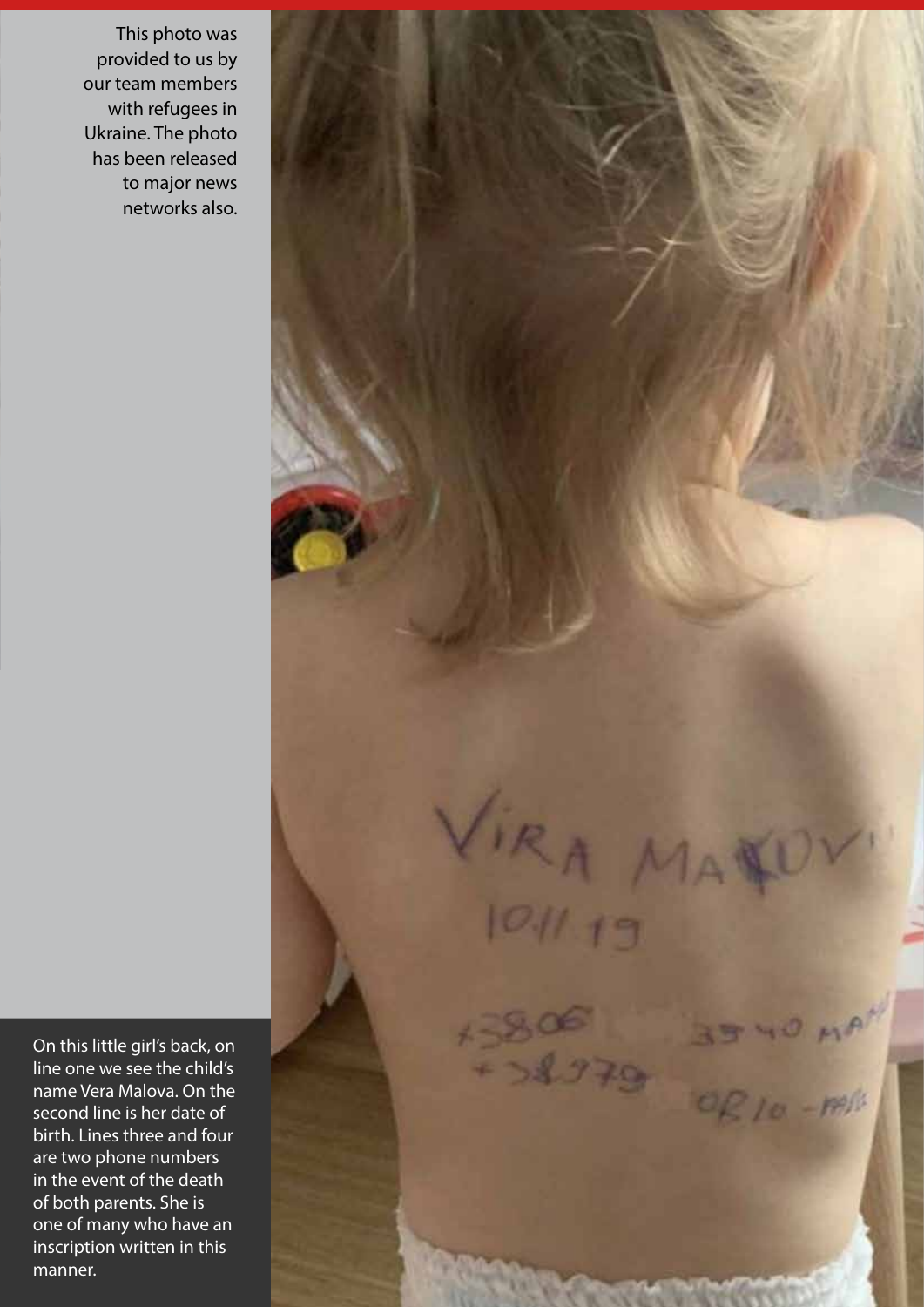A few weeks before the Russian invasion: Military Chaplains Gennedy Mohnenko and Albert Homyak at a Ukrainian army bunker in the Donetsk region. Evening devotions and prayers were held for the soldiers.

Military Chaplain Albert directed the whole evacuation effort in the villages that we visited. We had been told by the military to leave the village without delay as Russian military activity had significantly increased.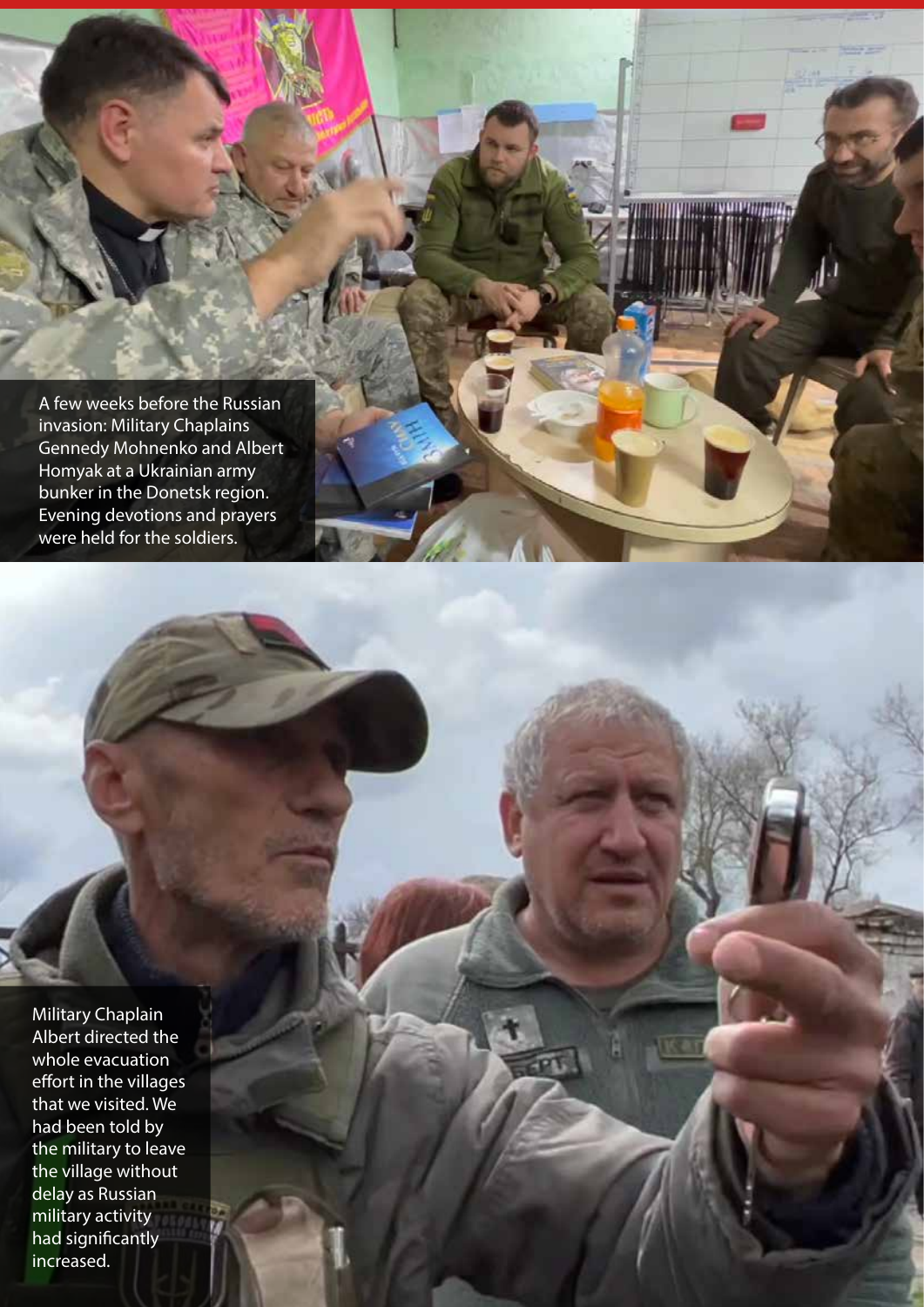We evacuated more than 100 people from the village of Orekhova under active Russian artillery fire. We were able to distribute food to those 'trapped' in the villages of Gulyay Polye and Orekhova.

 $r(1 + 1)$ 

 $\overline{(\bullet)}$ 

The village of Orekhova. There were many young children among the evacuees. This child was able to board one of the evacuation vehicles.